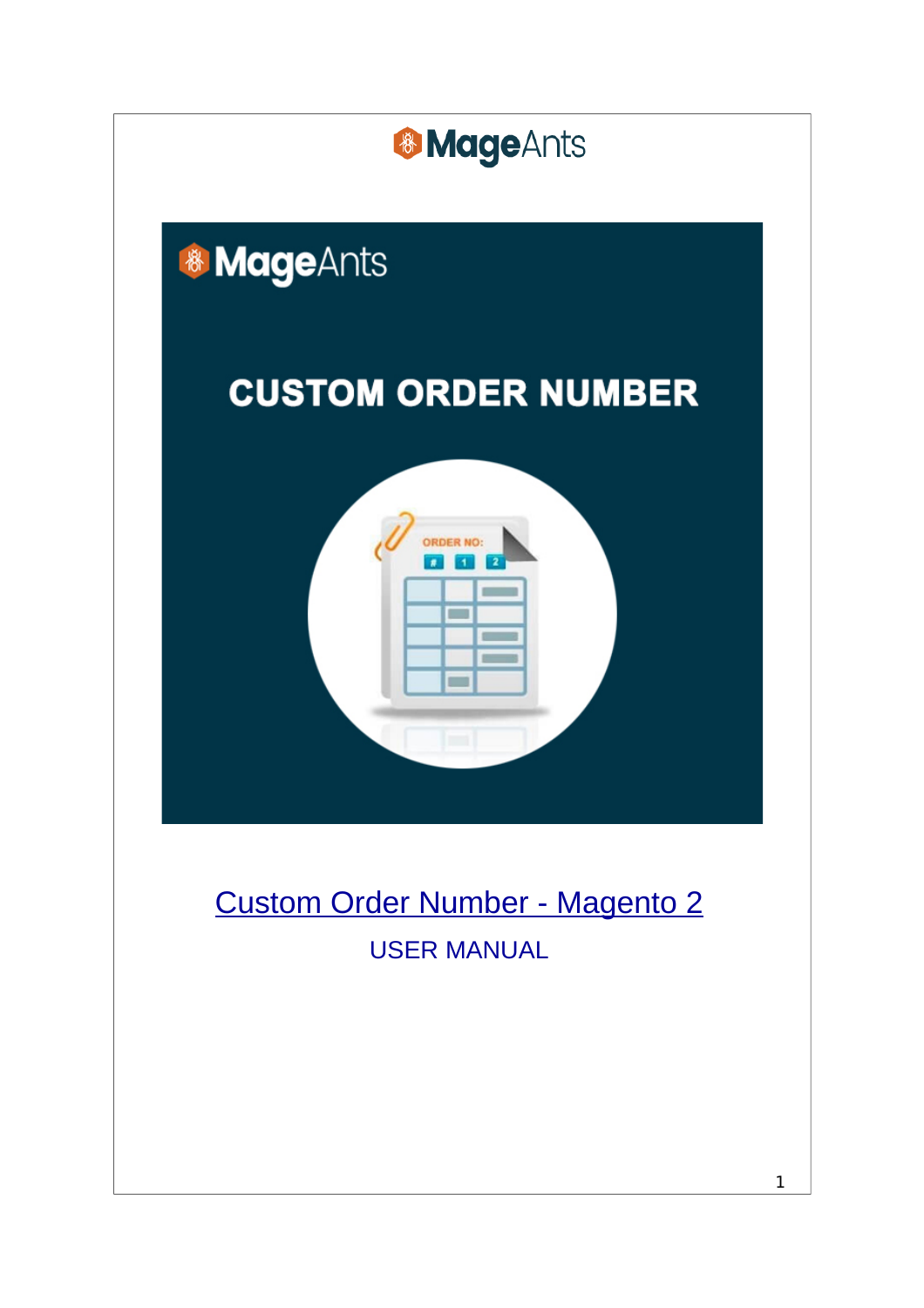### **Table Of Contents**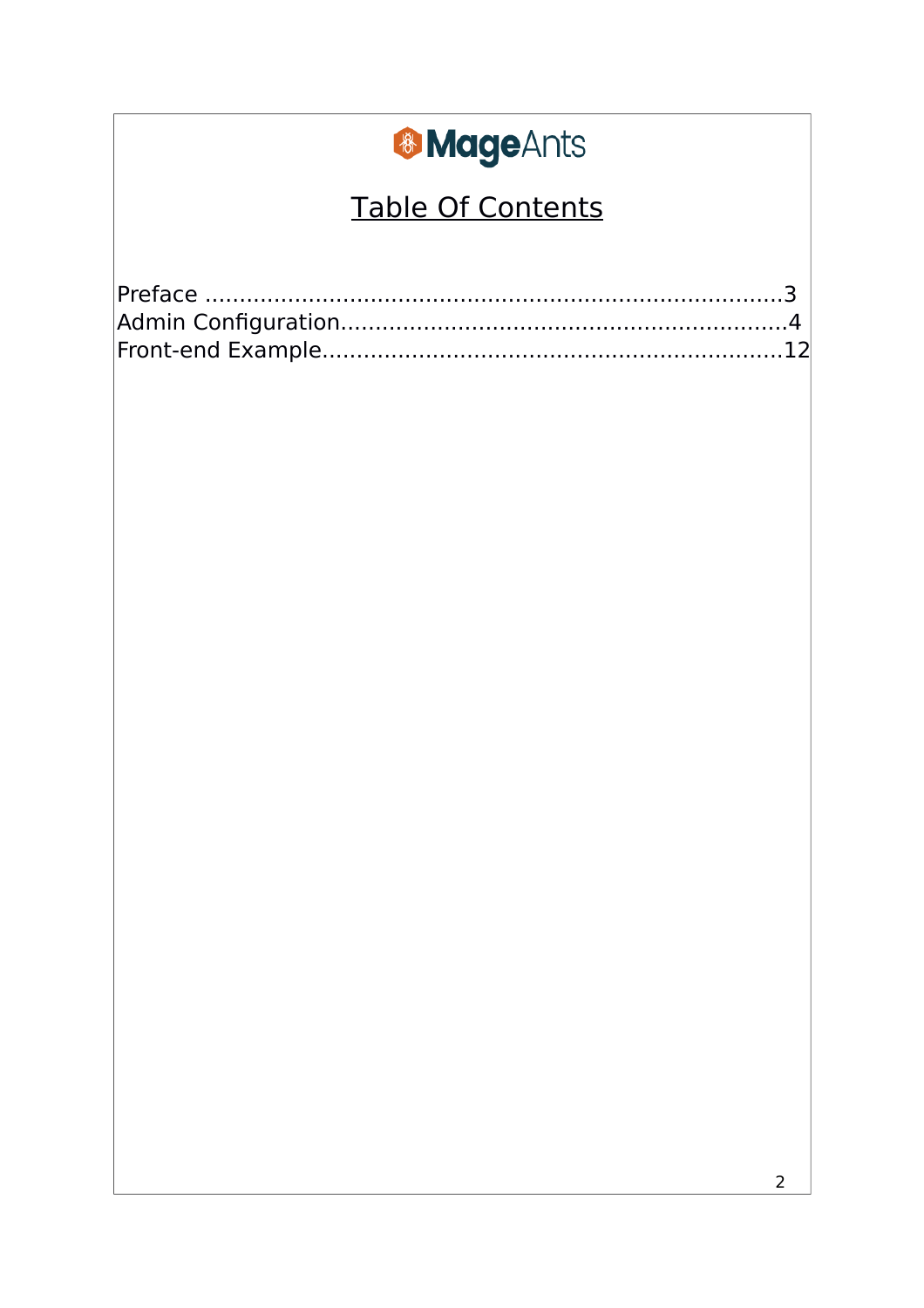#### **Preface**

Magento 2 Custom Order Number is a useful extension that helps you manage the order database in your store easily by customizing order number, invoice number and all IDs of sale documents.

Use custom order numbers for order related documentation

Customize order number by creating a fexible format with letters and various variables: Counter, Date, Random Number, Store id etc.

Use order number as invoice, shipment and credit memo number or custom the new numbering for them

Set number start, increments and number padding for Counter variable

Reset counter manually or confgure to reset daily, monthly,yearly automatically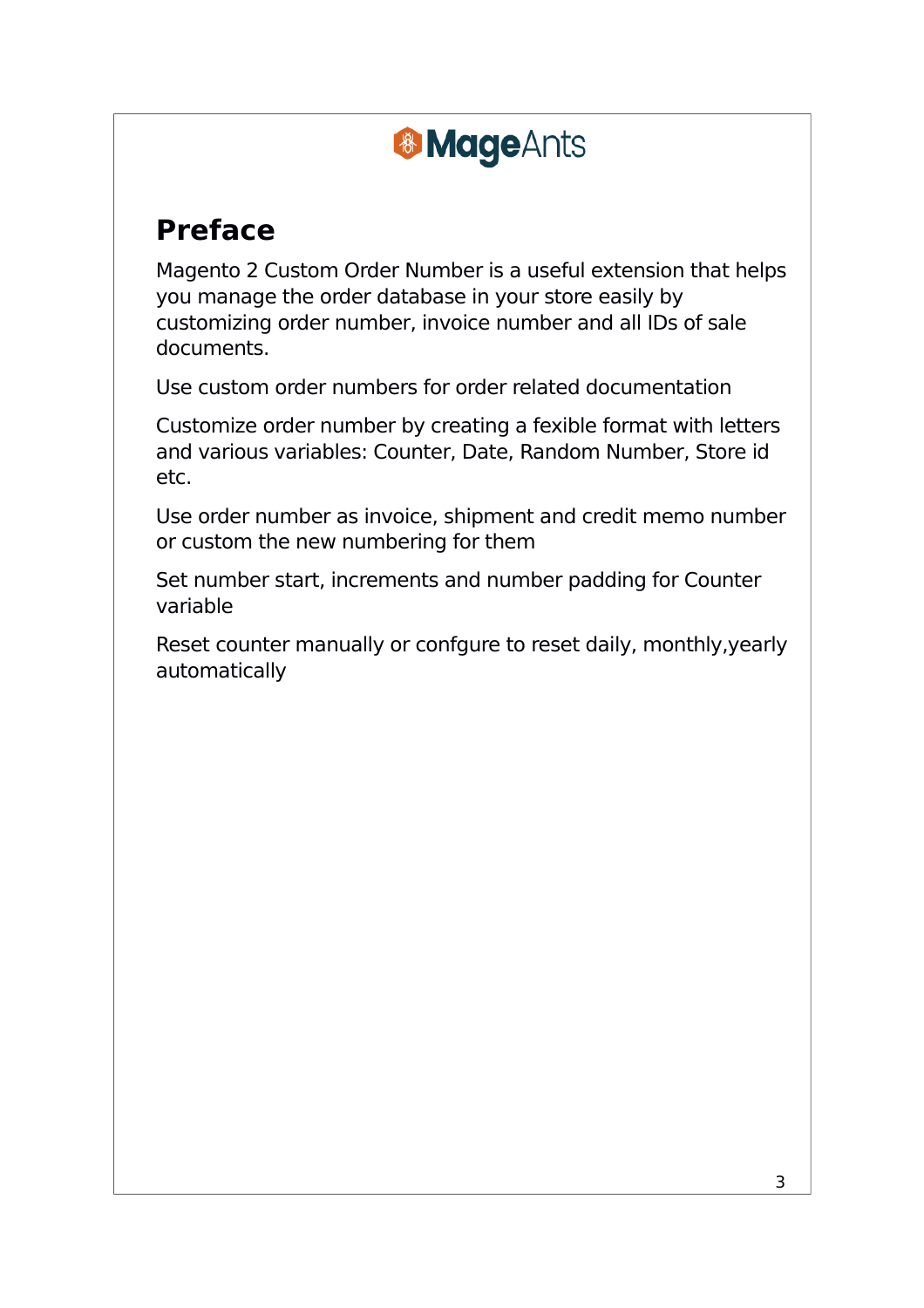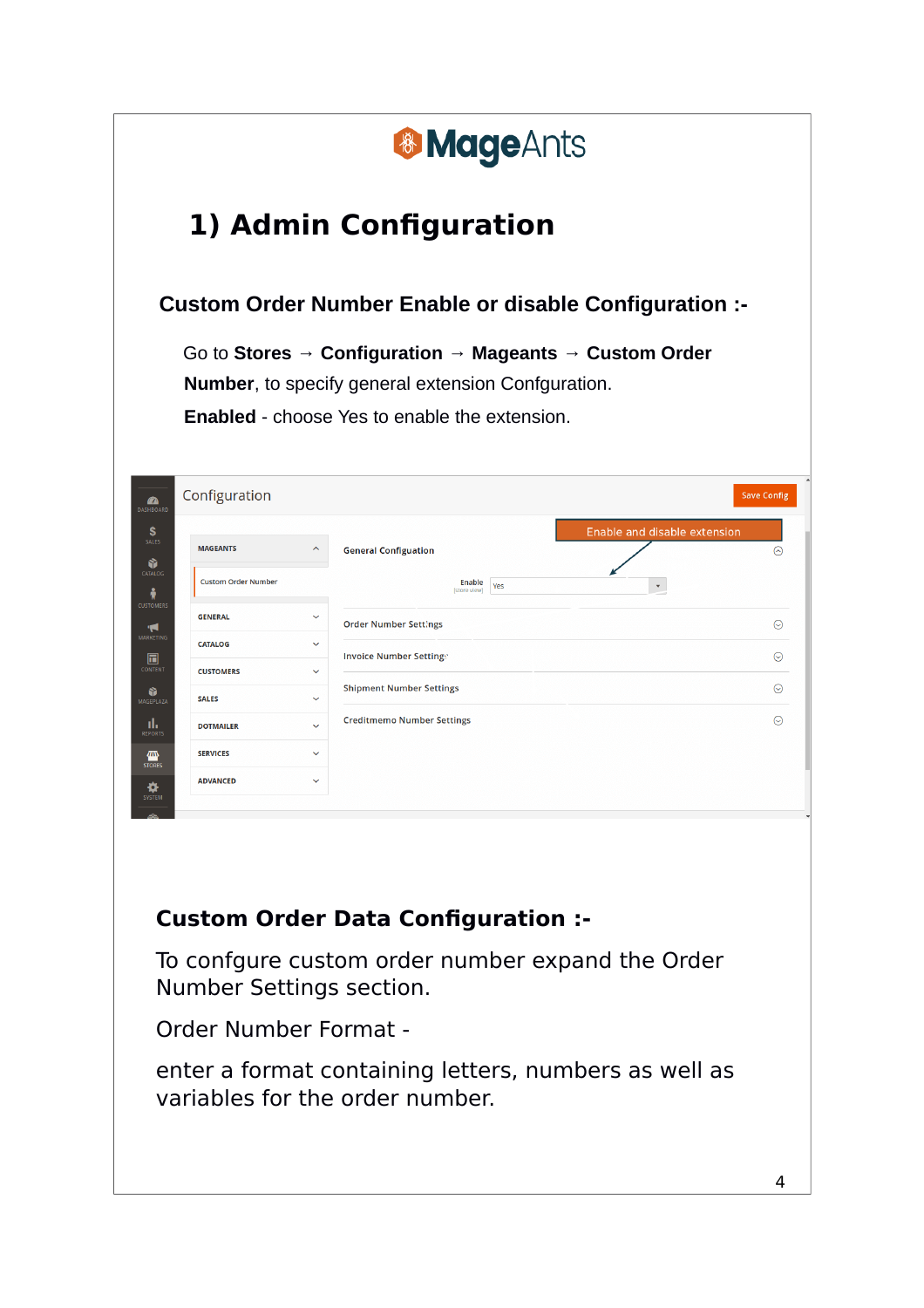The variables that you can add to the order number format:-

**-{counter}** for counter

**-{rand}** for generate random number

**-{store\_id}** for store id

**-{store\_name}** for store name

**-{yyyy}** for full year display

**-{yy}** for shortened year display

**-{m}** for short month display

**-{mm}** for full month display

**-{d}** for short day display

**-{dd}** for full day display

**{counter} variable Configuration :-**

**Counter Start From -** enter a number to set which number the {counter} variable begins counting.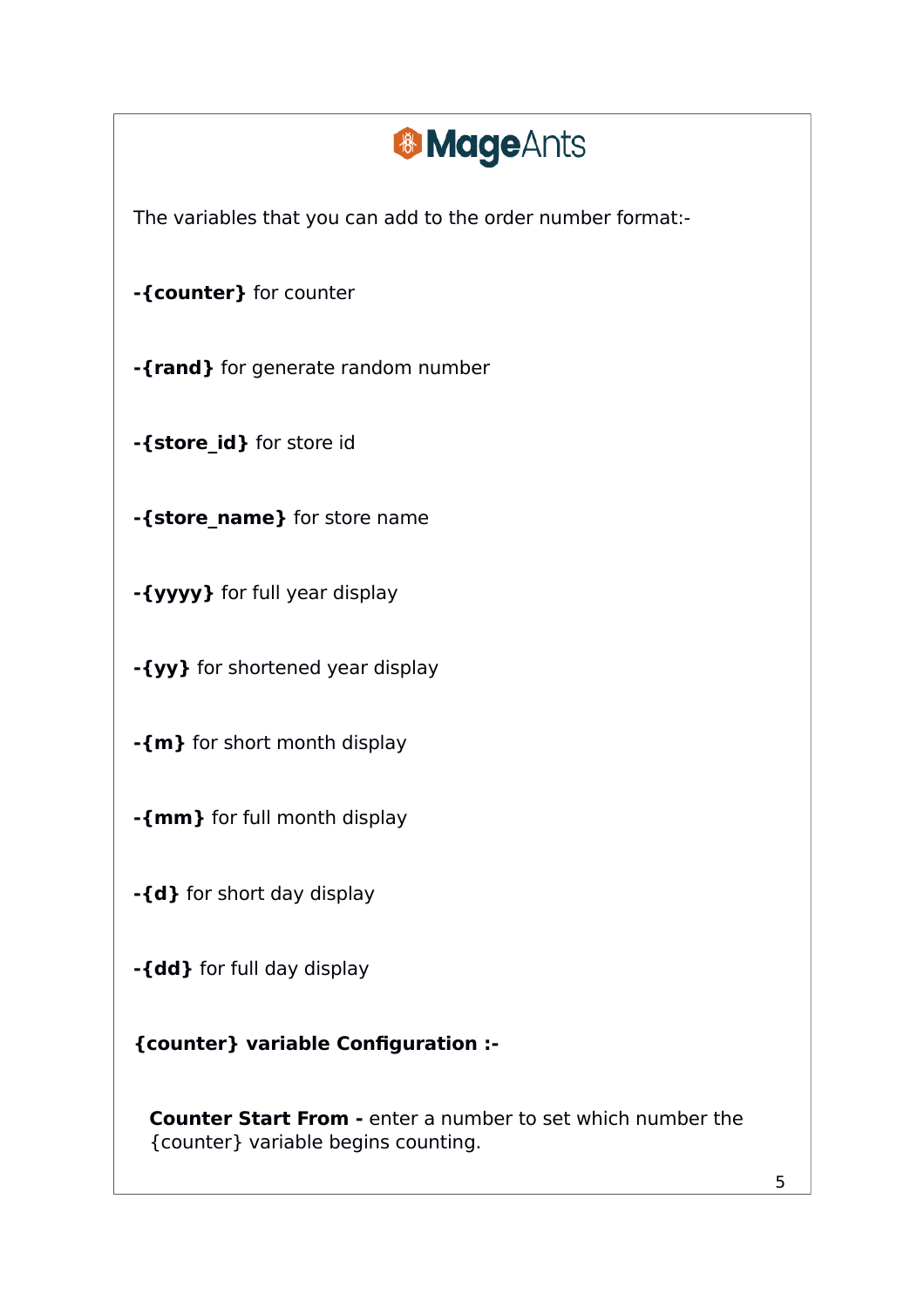| <b>&amp; MageAnts</b><br><b>Counter Increment By - enter a number to set the {counter} variable</b><br>increases by for every new order. |                                  |                              |                                               |                                                                                                                                                               |                                          |  |  |
|------------------------------------------------------------------------------------------------------------------------------------------|----------------------------------|------------------------------|-----------------------------------------------|---------------------------------------------------------------------------------------------------------------------------------------------------------------|------------------------------------------|--|--|
|                                                                                                                                          |                                  |                              | then create order number is 000369.           | <b>Counter Number Padding - set the total of digits for counter order</b><br>numbers. for example set the 6 padding and counter number is 369                 |                                          |  |  |
|                                                                                                                                          | Each Year.                       |                              |                                               | <b>Reset Counter Number - set option to reset counter variable</b><br>automatically. There are three option is Each Day, Each Month and                       |                                          |  |  |
|                                                                                                                                          | immediately.                     |                              |                                               | <b>Reset</b> - click on reset button then reset the counter variable                                                                                          |                                          |  |  |
| M                                                                                                                                        | Configuration                    |                              |                                               |                                                                                                                                                               |                                          |  |  |
| £A                                                                                                                                       |                                  |                              |                                               |                                                                                                                                                               | <b>Save Config</b>                       |  |  |
| DASHBOARD<br>S                                                                                                                           | <b>MAGEANTS</b>                  |                              | <b>General Configuation</b>                   |                                                                                                                                                               | $\odot$                                  |  |  |
| SALES<br>Ŵ                                                                                                                               | <b>Custom Order Number</b>       |                              | <b>Order Number Settings</b>                  | Custom order format                                                                                                                                           | $\odot$                                  |  |  |
| CATALOG                                                                                                                                  | <b>GENERAL</b>                   |                              | <b>Order Number Format</b><br>[store view]    | ORD-{yy}-{mm}-{dd}-{storeId}-{counter}<br>You can use variables {counter}, {yyyy}, {yy}, {m}, {mm}, {d},                                                      |                                          |  |  |
| <b>CUSTOMERS</b>                                                                                                                         | <b>CATALOG</b>                   | $\checkmark$                 |                                               | {dd}, {storeId}, {storeName}, {rand}. For example set format<br>like this :- ORD-{yy}-(mm)-{dd}-{storeId}-(counter) then output<br>is :- ORD-18-06-03-1-00055 |                                          |  |  |
| Ч<br>MARKETING                                                                                                                           | <b>CUSTOMERS</b>                 | $\checkmark$                 | <b>Counter Start From</b><br>[store view]     | 50                                                                                                                                                            |                                          |  |  |
| 同<br>CONTENT                                                                                                                             | <b>SALES</b><br><b>DOTMAILER</b> | $\checkmark$<br>$\checkmark$ | <b>Counter Increment By</b><br>[store view]   | 5                                                                                                                                                             | <b>Counter variable</b><br>configuration |  |  |
| Ŵ<br>MAGEPLAZA                                                                                                                           | <b>SERVICES</b>                  | $\checkmark$                 | <b>Counter Number Padding</b><br>[store view] | 5                                                                                                                                                             | A                                        |  |  |
| ıl,<br><b>REPORTS</b>                                                                                                                    | <b>ADVANCED</b>                  | $\checkmark$                 | <b>Reset Counter Number</b><br>[store view]   | Never<br>$\blacktriangledown$                                                                                                                                 |                                          |  |  |
| ▥<br><b>STORES</b>                                                                                                                       |                                  |                              | <b>Reset</b>                                  | <b>Reset Counter</b><br>[Store View]                                                                                                                          | Reset order counter variable immediately |  |  |
|                                                                                                                                          |                                  |                              |                                               | If you really need to reset current counter value to the starting<br>indhoe, click on button                                                                  |                                          |  |  |
|                                                                                                                                          |                                  |                              |                                               |                                                                                                                                                               |                                          |  |  |
|                                                                                                                                          |                                  |                              |                                               |                                                                                                                                                               |                                          |  |  |
|                                                                                                                                          |                                  |                              |                                               |                                                                                                                                                               |                                          |  |  |
|                                                                                                                                          |                                  |                              |                                               |                                                                                                                                                               |                                          |  |  |
|                                                                                                                                          |                                  |                              |                                               |                                                                                                                                                               | 6                                        |  |  |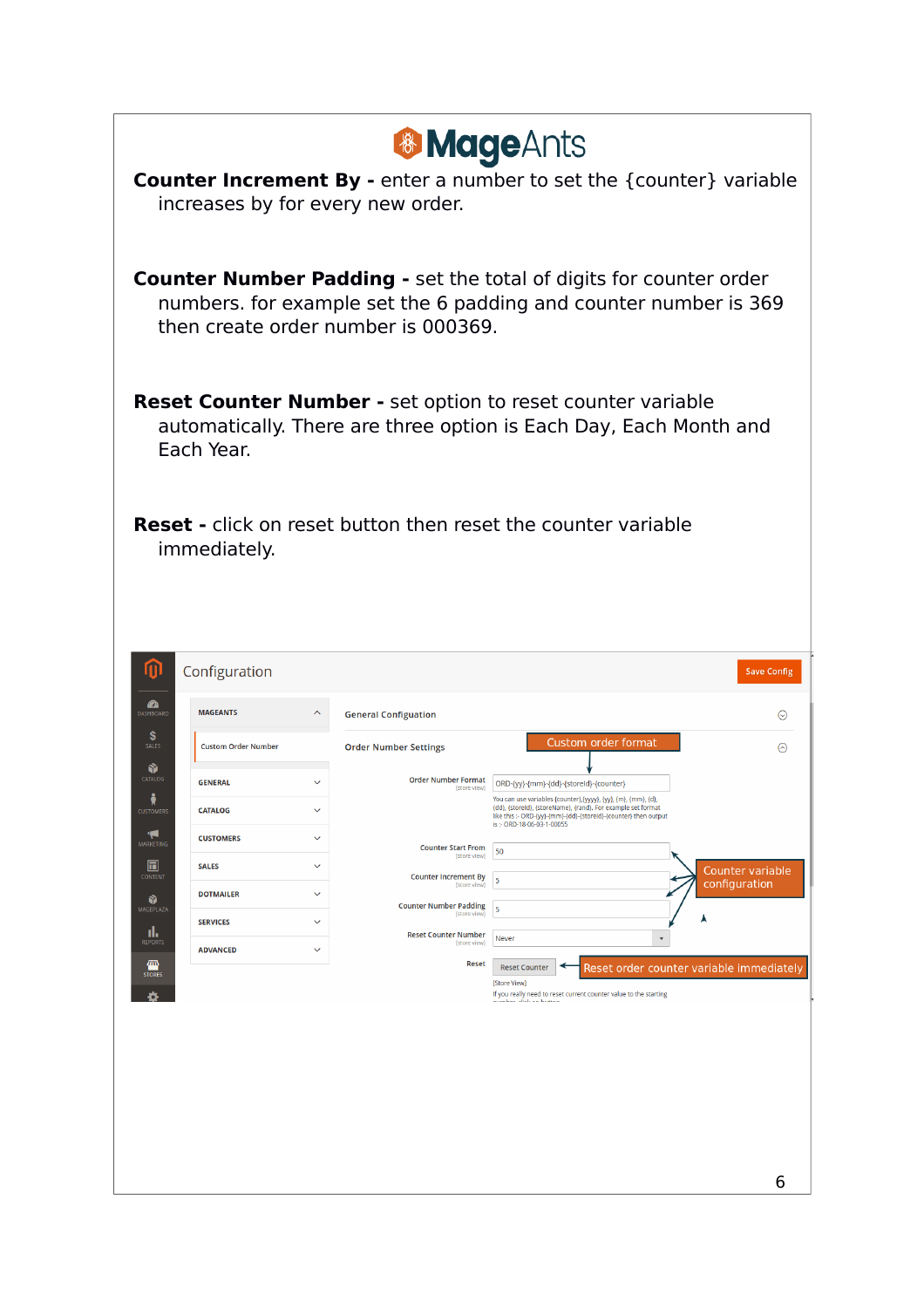#### **Custom Invoice Data Configuration :-**

To configure custom invoice number expand the Invoice Number Settings section.

**Similar to Order Number -** Choose Yes to use the invoice number same as the order number. You can replace letters in order number format.

#### **Note :- you can't replace the variable in order number format**

 **Invoice Prefii -** enter a letters of order number format to which one you want to replace with order format.

**Replace in order number -** enter latter that you want to replace.

if you want Choose No then not use the invoice number same as the order number. you can customize invoice number same as order number setting.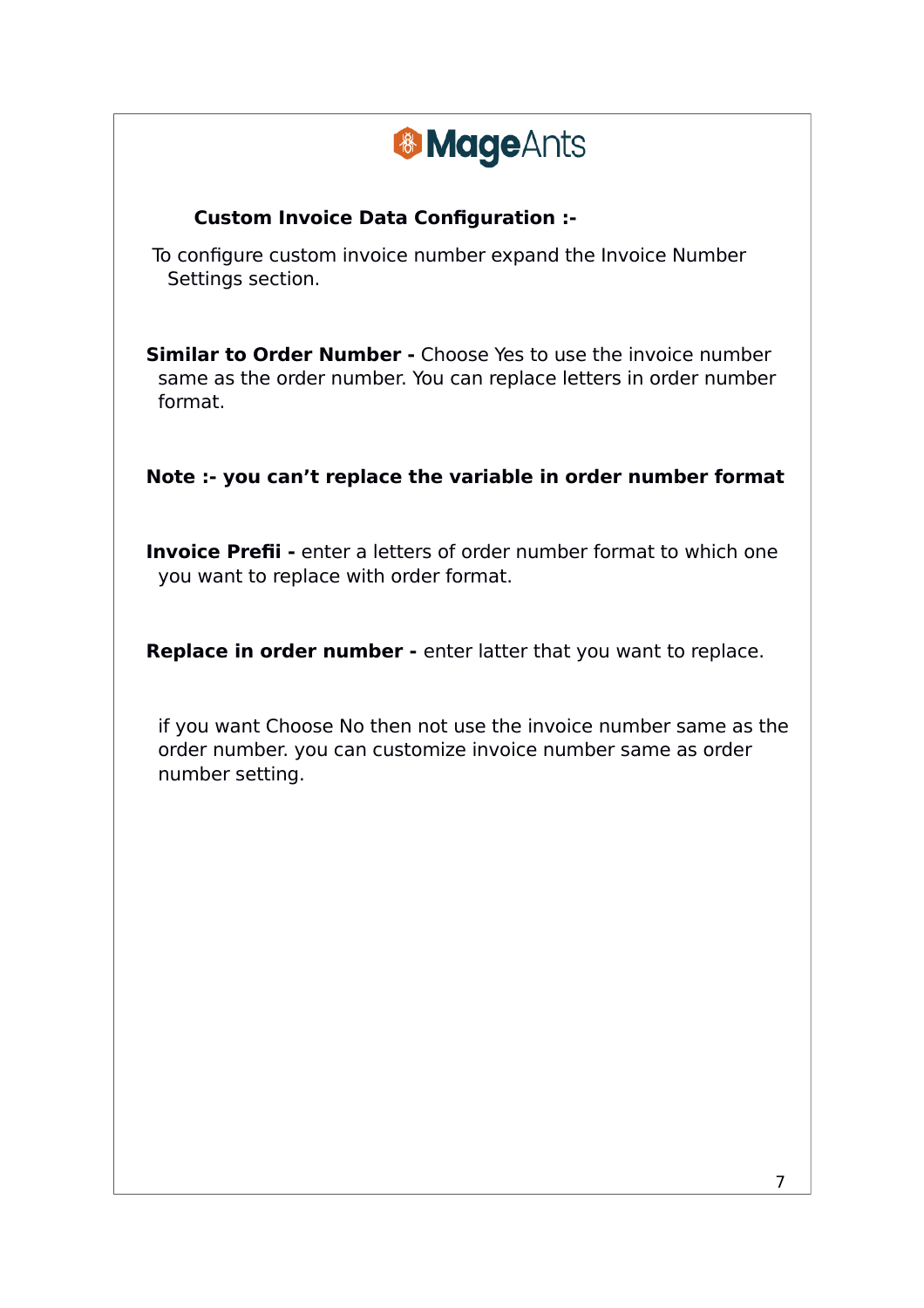|                                               | <b>&amp; MageAnts</b>                                                  |                                                                                                                                     |                    |
|-----------------------------------------------|------------------------------------------------------------------------|-------------------------------------------------------------------------------------------------------------------------------------|--------------------|
| Configuration                                 |                                                                        |                                                                                                                                     | <b>Save Config</b> |
|                                               |                                                                        |                                                                                                                                     |                    |
| <b>MAGEANTS</b>                               | <b>General Configuation</b>                                            |                                                                                                                                     |                    |
| <b>Custom Order Number</b>                    | <b>Order Number Settings</b>                                           |                                                                                                                                     |                    |
| <b>GENERAL</b>                                | <b>Invoice Number Settings</b>                                         | If set yes, used same order configuration                                                                                           |                    |
| <b>CATALOG</b>                                | <b>Similar to Order Number</b><br>[store view]                         | Yes<br>$\blacktriangledown$                                                                                                         |                    |
| <b>CUSTOMERS</b>                              | <b>Invoice Prefix</b><br>[store view]                                  | INV                                                                                                                                 |                    |
| <b>SALES</b>                                  | $\checkmark$                                                           | You can enter text to replace with order number format.                                                                             |                    |
| <b>DOTMAILER</b>                              | Replace in order number<br>[store view]<br>$\checkmark$                | <b>ORD</b><br>You can replace order number format is ORD-(yy)-(mm)-(dd)-                                                            |                    |
| <b>SERVICES</b>                               | $\checkmark$                                                           | {storeId}-{counter}. you can replace only ORD text and can not<br>be replace variable.                                              |                    |
| <b>ADVANCED</b>                               | $\checkmark$<br><b>Shipment Number Settings</b>                        |                                                                                                                                     |                    |
|                                               | <b>Creditmemo Number Settings</b>                                      |                                                                                                                                     |                    |
| Settings section.                             | <b>Custom Shipment Data Configuration :-</b>                           | To confgure custom shipment number expand the Shipment Number                                                                       |                    |
|                                               | same as Custom Shipment Data Configuration                             |                                                                                                                                     |                    |
| Configuration                                 |                                                                        |                                                                                                                                     |                    |
|                                               | $\hat{\phantom{1}}$<br><b>General Configuation</b>                     |                                                                                                                                     |                    |
| <b>MAGEANTS</b><br><b>Custom Order Number</b> | <b>Order Number Settings</b>                                           |                                                                                                                                     |                    |
| <b>GENERAL</b>                                | <b>Invoice Number Settings</b><br>$\checkmark$                         |                                                                                                                                     |                    |
| <b>CATALOG</b>                                | $\checkmark$<br><b>Shipment Number Settings</b>                        | If set yes, used same order configuration                                                                                           |                    |
| <b>CUSTOMERS</b>                              | $\checkmark$<br><b>Similar to Order Number</b>                         | Yes<br>$\mathbf{v}$                                                                                                                 |                    |
| <b>SALES</b>                                  | [store view]<br>$\checkmark$<br><b>Shipment Prefix</b><br>[store view] | SHI                                                                                                                                 |                    |
| <b>DOTMAILER</b>                              | $\checkmark$                                                           | You can enter text to replace with order number format.                                                                             |                    |
| <b>SERVICES</b>                               | Replace in order number<br>$\checkmark$<br>[store view]                | ORD<br>You can replace order number format is ORD-{yy}-{mm}-{dd}-<br>(storeId)-(counter). you can replace only ORD text and can not | <b>Save Config</b> |

8 | 1990 | 1990 | 1990 | 1990 | 1990 | 1990 | 1990 | 1990 | 1990 | 1990 | 1990 | 1990 | 1990 | 1990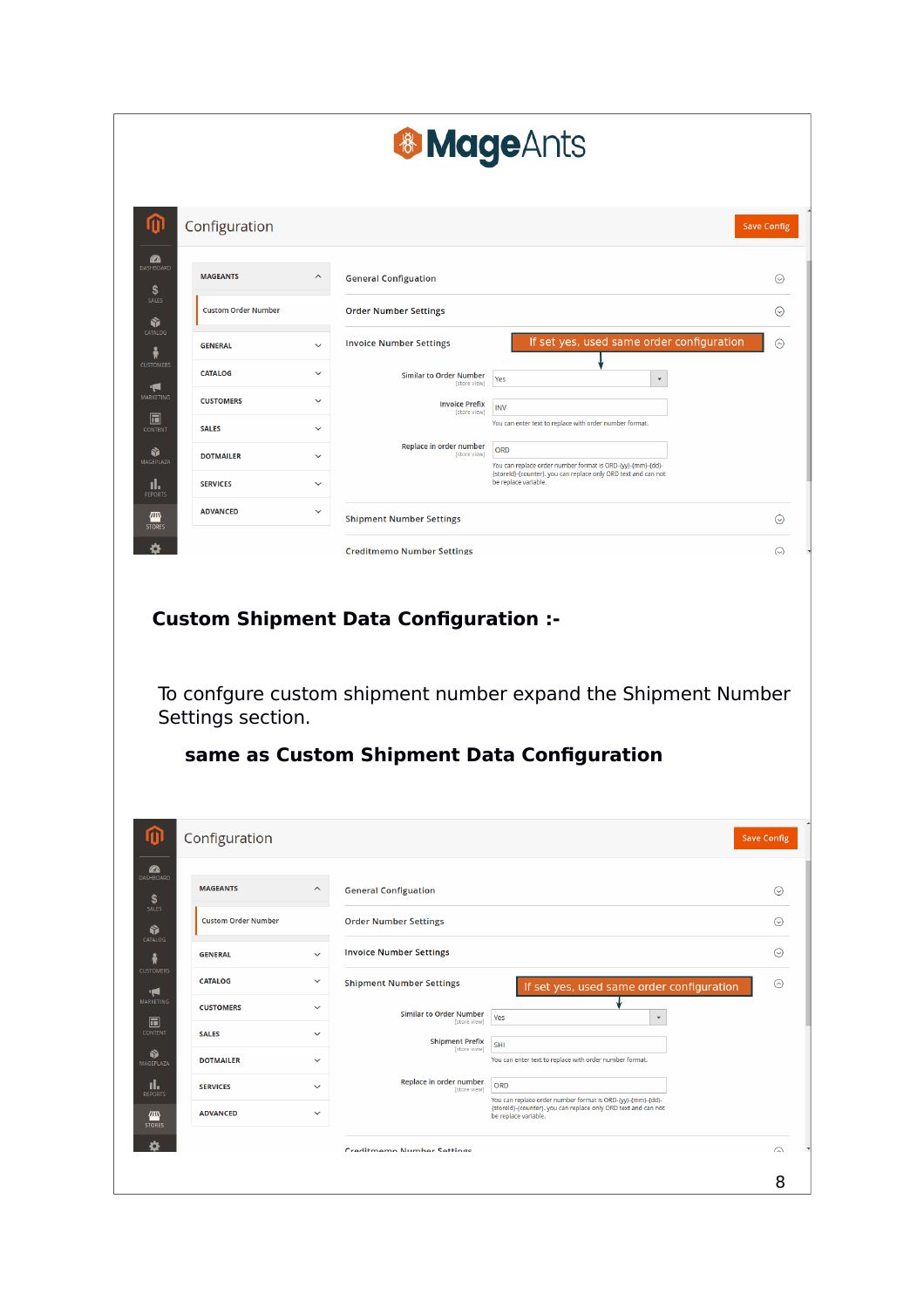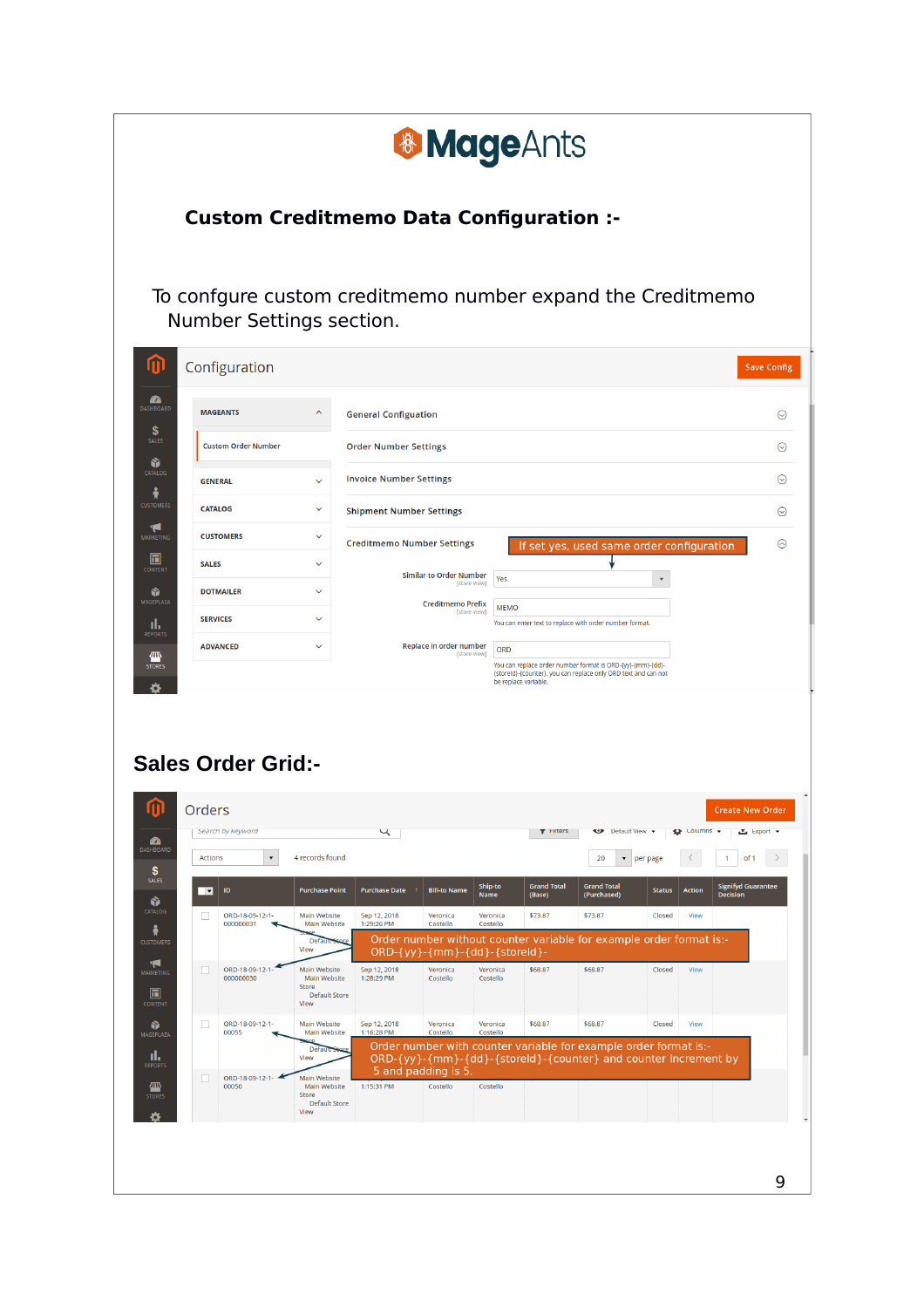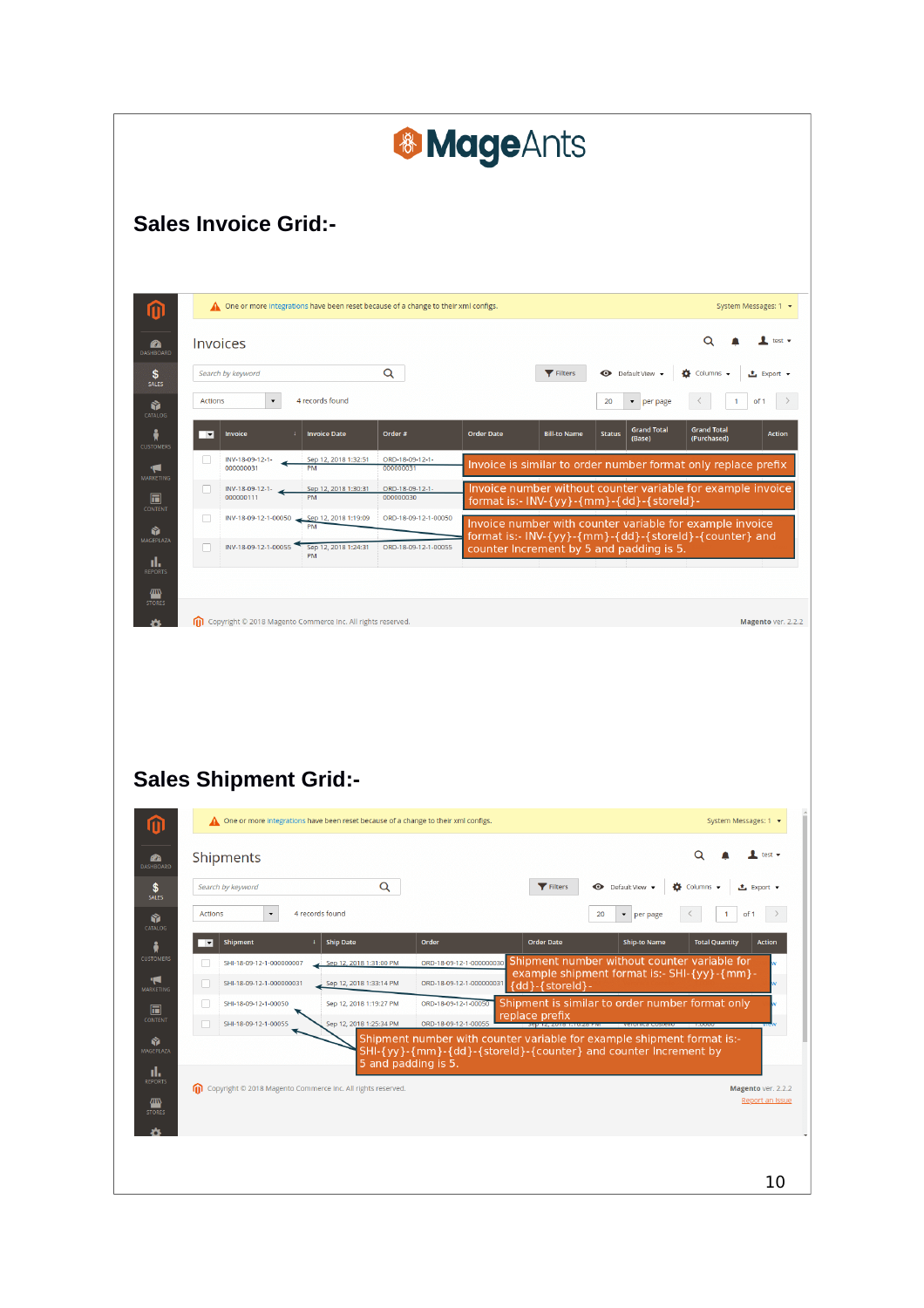|                        |                                                                                                                                 | <b>&amp; MageAnts</b>                                |                                                                                         |                                                  |
|------------------------|---------------------------------------------------------------------------------------------------------------------------------|------------------------------------------------------|-----------------------------------------------------------------------------------------|--------------------------------------------------|
|                        |                                                                                                                                 |                                                      |                                                                                         |                                                  |
|                        |                                                                                                                                 |                                                      |                                                                                         |                                                  |
|                        | <b>Sales Creditmemo Grid:-</b>                                                                                                  |                                                      |                                                                                         |                                                  |
| 何                      | △ One or more integrations have been reset because of a change to their xml configs.                                            |                                                      |                                                                                         | System Messages: 1 -                             |
| $\bullet$<br>DASHBOARD | <b>Credit Memos</b>                                                                                                             |                                                      |                                                                                         | Q<br>test $\star$                                |
| $\mathbf{s}$<br>SALES  | $\alpha$<br>Search by keyword                                                                                                   |                                                      | <b>Filters</b><br>Default View .                                                        | $\bullet$ Columns $\bullet$<br><u>t</u> Export ▼ |
| Ŵ<br>CATALOG           | Actions<br>$\blacktriangledown$<br>4 records found                                                                              |                                                      | 20<br>$\blacktriangleright$ per page                                                    | of 1                                             |
| ÷<br>CUSTOMERS         | <b>Credit Memo</b><br>Created<br>$\overline{\phantom{a}}$<br>MEMO-18-09-12-1-00050<br>Sep 12, 2018 1:23:55 PM                   | Order<br>ORD-18-09-12-1-00050                        | <b>Order Date</b><br><b>Bill-to Name</b><br>Creditmemo number with counter variable for | <b>Status</b><br>Refunded<br>Action              |
| ◀<br>MARKETING         | □<br>$\Box$<br>MEMO-18-09-12-1-00055<br>Sep 12, 2018 1:26:06 PM                                                                 | ORD-18-09-12-1-00055                                 | example creditmemo format is:- MEMO-{yy}-<br>{mm}-{dd}-{storeld}-{counter} and counter  |                                                  |
| 同<br>CONTENT           | $\Box$<br>MEMO-18-09-12-1-000000006<br>Sep 12, 2018 1:31:25 PM<br>□<br>MEMO-18-09-12-1-000000031<br>Sep 12, 2018 1:33:38 PM     | ORD-18-09-12-1-000000030<br>ORD-18-09-12-1-000000031 | Increment by 5 and padding is 5.<br>Creditmemo number without counter variable for      |                                                  |
| Ŵ<br>MAGEPLAZA         |                                                                                                                                 |                                                      | example creditmemo format is:- MEMO-{yy}-<br>{mm}-{dd}-{storeld}-                       |                                                  |
| al.<br><b>REPORTS</b>  | Creditmemo is similar to order number format only replace prefix<br>Copyright © 2018 Magento Commerce Inc. All rights reserved. |                                                      |                                                                                         | Magento ver. 2.                                  |
| 伵<br><b>STORES</b>     |                                                                                                                                 |                                                      |                                                                                         | Report an Iss                                    |
|                        |                                                                                                                                 |                                                      |                                                                                         |                                                  |
|                        |                                                                                                                                 |                                                      |                                                                                         |                                                  |
|                        |                                                                                                                                 |                                                      |                                                                                         |                                                  |
|                        |                                                                                                                                 |                                                      |                                                                                         |                                                  |
|                        |                                                                                                                                 |                                                      |                                                                                         |                                                  |
|                        |                                                                                                                                 |                                                      |                                                                                         |                                                  |
|                        |                                                                                                                                 |                                                      |                                                                                         |                                                  |
|                        |                                                                                                                                 |                                                      |                                                                                         |                                                  |
|                        |                                                                                                                                 |                                                      |                                                                                         |                                                  |
|                        |                                                                                                                                 |                                                      |                                                                                         |                                                  |
|                        |                                                                                                                                 |                                                      |                                                                                         |                                                  |
|                        |                                                                                                                                 |                                                      |                                                                                         |                                                  |
|                        |                                                                                                                                 |                                                      |                                                                                         |                                                  |
|                        |                                                                                                                                 |                                                      |                                                                                         |                                                  |
|                        |                                                                                                                                 |                                                      |                                                                                         |                                                  |
|                        |                                                                                                                                 |                                                      |                                                                                         |                                                  |
|                        |                                                                                                                                 |                                                      |                                                                                         |                                                  |
|                        |                                                                                                                                 |                                                      |                                                                                         |                                                  |
|                        |                                                                                                                                 |                                                      |                                                                                         | 11                                               |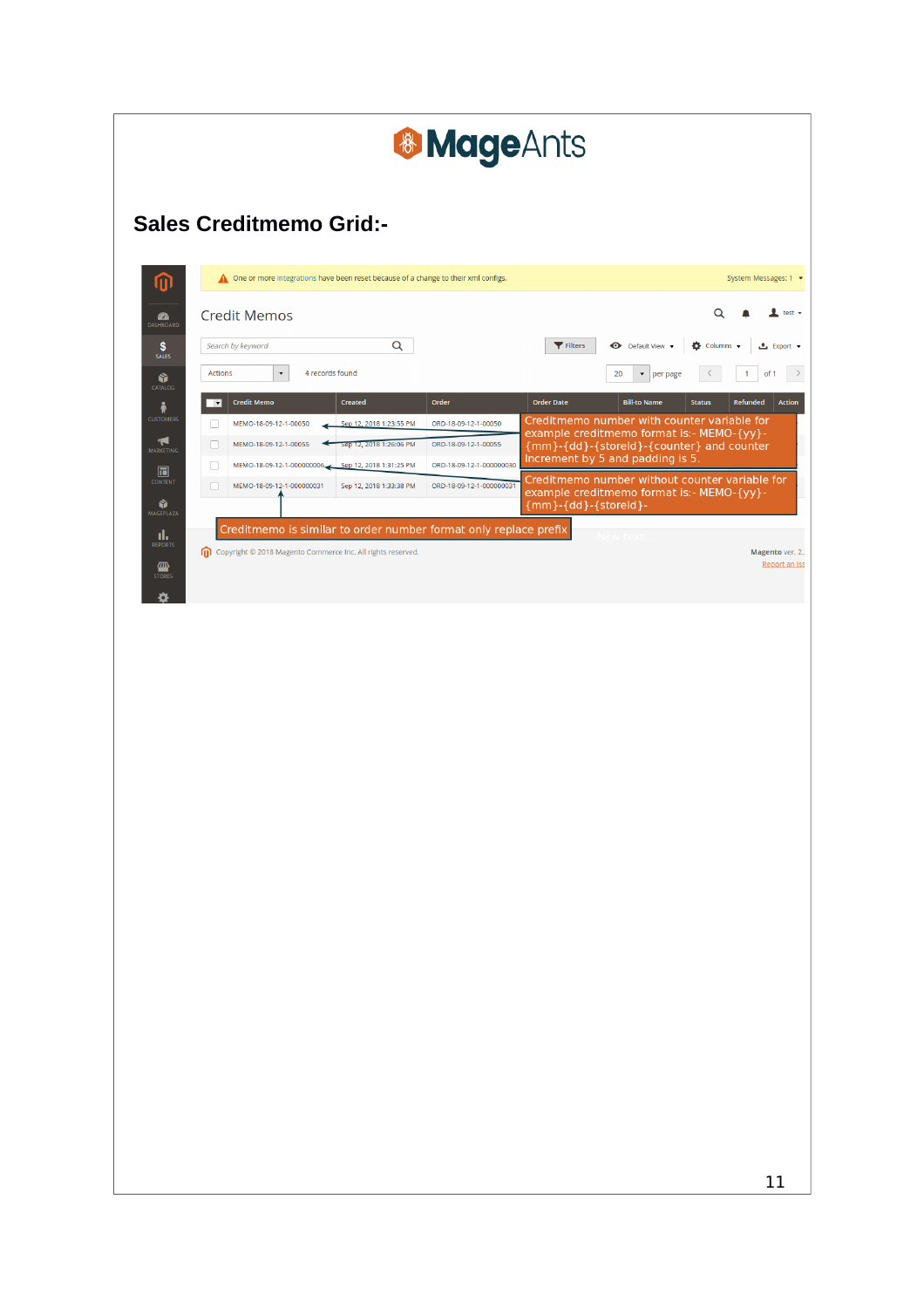